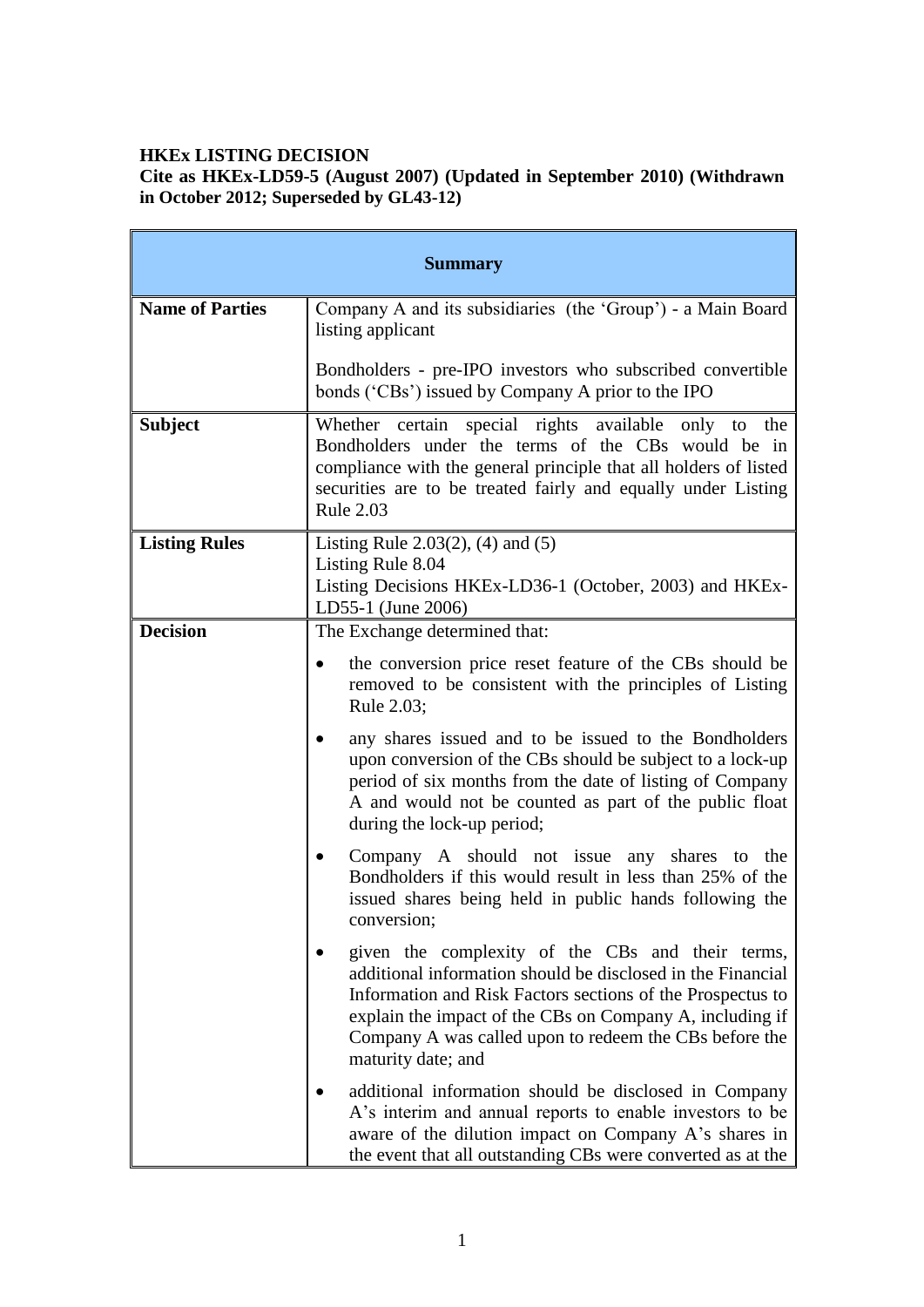| relevant year end or period end. |
|----------------------------------|
|----------------------------------|

## **SUMMARY OF FACTS**

1. Approximately five months before submission of the advance booking form<sup>1</sup>, Company A issued the CBs to the Bondholders. Certain salient features of the CBs were as follows:

## *Conversion price reset*

a. if the 60-trading-day volume weighted average sale price of Company A"s shares prior to each anniversary of the listing date was less than 75% of the IPO price, the conversion price would be adjusted to equal to the 60-trading-day volume weighted average market price.

## *Conversion price at a discount to the IPO Offer Price*

b. the Bondholders could, within a period of five years from the listing date, convert the CBs into the ordinary shares of Company A at a conversion price of 85% of the final IPO offer price.

The reason for the discount was to compensate the Bondholders for the investment risks involved.

### *Redemption and early redemption*

c. on a date two years before the maturity date of the CBs, the Bondholders had the option to require Company A to redeem early the outstanding CBs at a price which would enable the Bondholders to receive a fixed percentage of internal rate of return ("IRR") on the principal amount of the CBs being redeemed. Upon maturity, all outstanding CBs shall become immediately payable by Company A at a price which would enable the Bondholders to receive the same fixed percentage of IRR.

The Bondholders' investment was intended to provide a return to them calculated with reference to the time value of money. The CBs were structured such that the longer the period the Bondholders were required to wait to recover their investment, the greater return they would receive to compensate for the opportunity cost of their funds being tied up.

## *Controlling shareholder's guarantee*

- d. the controlling shareholder of Company A had guaranteed to compensate the Bondholders in the following events:
	- the Group would not meet a predetermined net profit target for the upcoming two financial years; or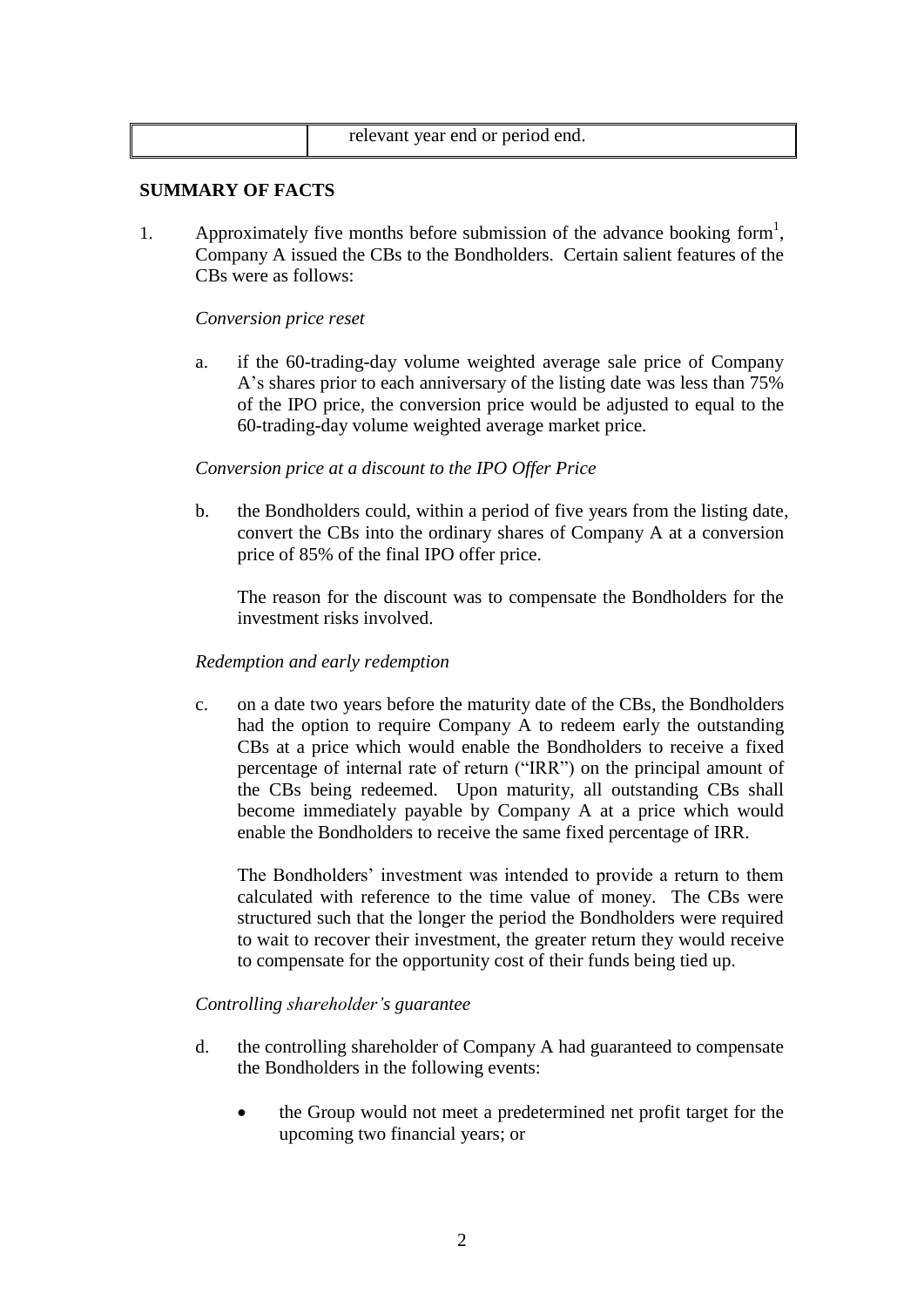upon the sale of the CBs or Company A"s shares, the IRR to the Bondholders was less than 10%.

The controlling shareholder"s guarantee as provided in the CBs was a private arrangement between the Bondholders and the controlling shareholder. Such arrangement was reached on arm"s length basis and did not involve Company A.

2. Assuming the conversion price reset mechanism was triggered and all CBs were converted at par value (i.e. the lowest price permitted under the relevant law), the Bondholders would hold 99.98% of the issued share capital in Company A on a fully diluted basis.

### **THE ISSUE RAISED FOR CONSIDERATION**

3. Whether certain special rights available only to the Bondholders under the terms of the CBs would be in compliance with the general principle that all holders of listed securities are to be treated fairly and equally under Listing Rule 2.03.

### **APPLICABLE LISTING RULES OR PRINCIPLE**

- 4. Listing Rules 2.03(2), (4) and (5) require that:
	- (2) the issue and marketing of securities is conducted in a fair and orderly manner and that potential investors are given sufficient information to enable them to make a properly informed assessment of an issuer;
	- (4) all holders of listed securities are treated fairly and evenly;
	- (5) directors of a listed issuer act in the interests of its shareholders as a whole – particularly where the public represents only a minority of the shareholders;
- 5. Listing Rule 8.04 requires both the issuer and its business to be suitable for listing in the opinion of the Exchange.
- 6. Listing Decision HKEx-LD36-1 (October 2003) ("HKEx-LD36-1") states the following regarding pre-IPO placing:

The Exchange was of the view that, as a general principle on the Main Board, placings of shares shortly before a listing application should be permitted subject to full disclosure in the prospectus. However, the placee may be subject to a lock-up of his shares. The question of whether the placee should be subject to a lock-up is determined on a case-by-case basis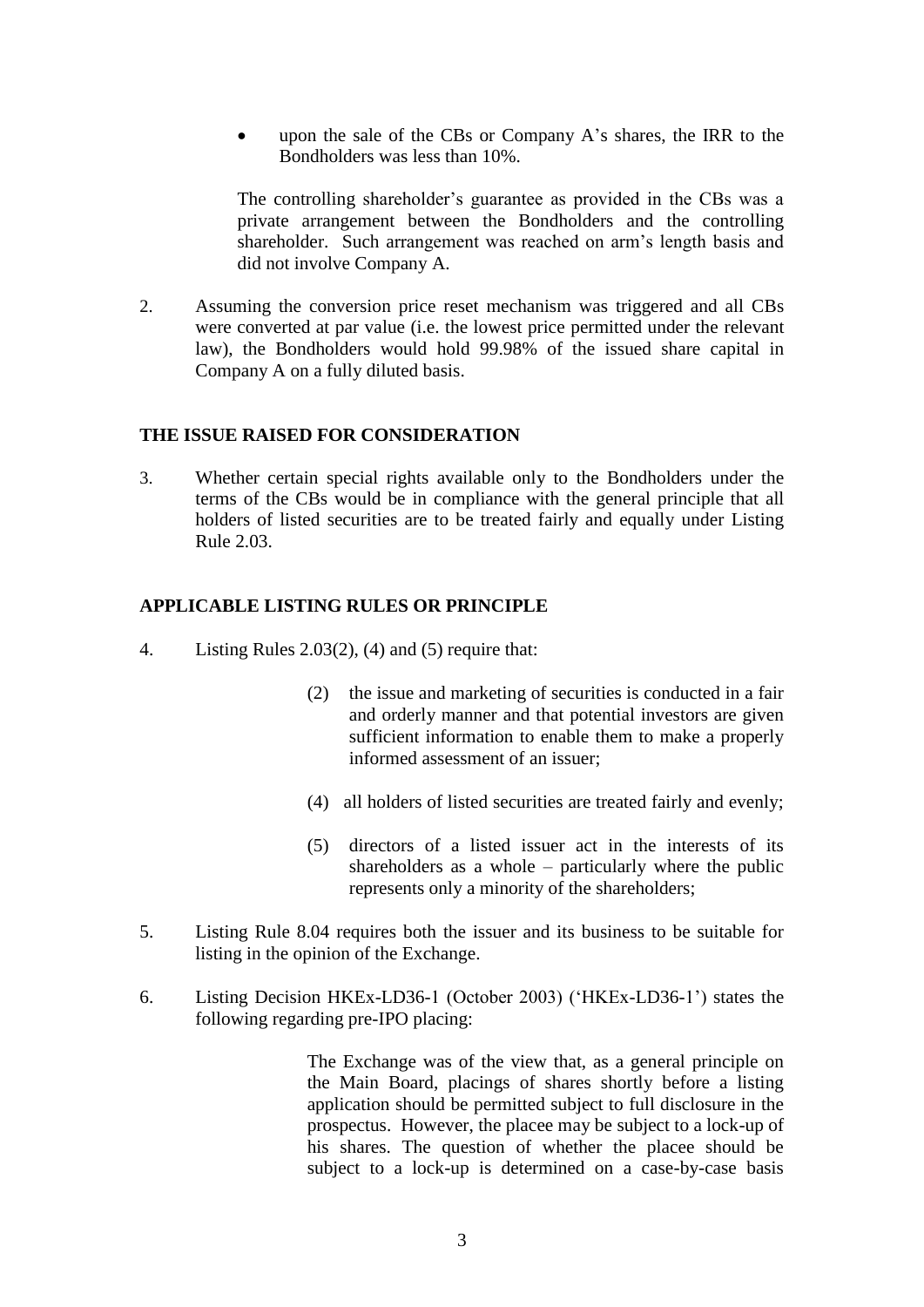having regard to all the circumstances of the case.

7. The Exchange reviewed the rationale of its earlier decision made in HKEx-LD36-1 when considering the case in HKEx-LD55-1 (published in June 2006) and observed that:

# *HKEx-LD36-1*

However, the Exchange considered that the scenario contemplated in HKEx-LD36-1 was a "simple" scenario where a pre-IPO placing was conclusively completed before listing with price and commitments affixed on the relevant parties.

## **THE ANALYSIS**

- 8. In coming to its decision in the present case, the Exchange took into consideration the facts and circumstances of the case and the rationale for the decisions in previous cases including HKEx-LD36-1 and HKEx-LD55-1.
- 9. The Exchange noted that some of the features of the CBs were more typical for listed issuers in financial distress rather than in pre-IPO investment situations. In reviewing these features, the Exchange generally sought to ensure the protection of minority shareholders as contemplated under Listing Rule 2.03.

## *Conversion price reset*

- 10. Convertible bonds with a conversion price reset mechanism incorporated were commonly referred to as "toxic convertibles" where the conversion price was the lower of a fixed price and a floating market price. The floating market price mechanism normally allowed conversion to be at a discount to the market price at the time of conversion. Effectively the conversion ratio was based on fluctuating market prices to determine the number of shares to be issued on conversion. As the share price declined, the market price based conversion formulae would lead to more shares to be issued, hence greater dilution and greater potential for share price reduction which worked in a spiral.
- 11. In the worst case scenario, the Bondholders could hold up to 99.98% in the issued share capital of Company A, leaving minority shareholders with the remaining 0.02% issued share capital in Company A. The Exchange was of the view that this was inconsistent with Listing Rule 2.03 which requires all holders of listed securities to be treated fairly and equally. The Exchange also considered it raised questions whether Company A was suitable for listing given the extreme financing terms being imposed upon minority shareholders.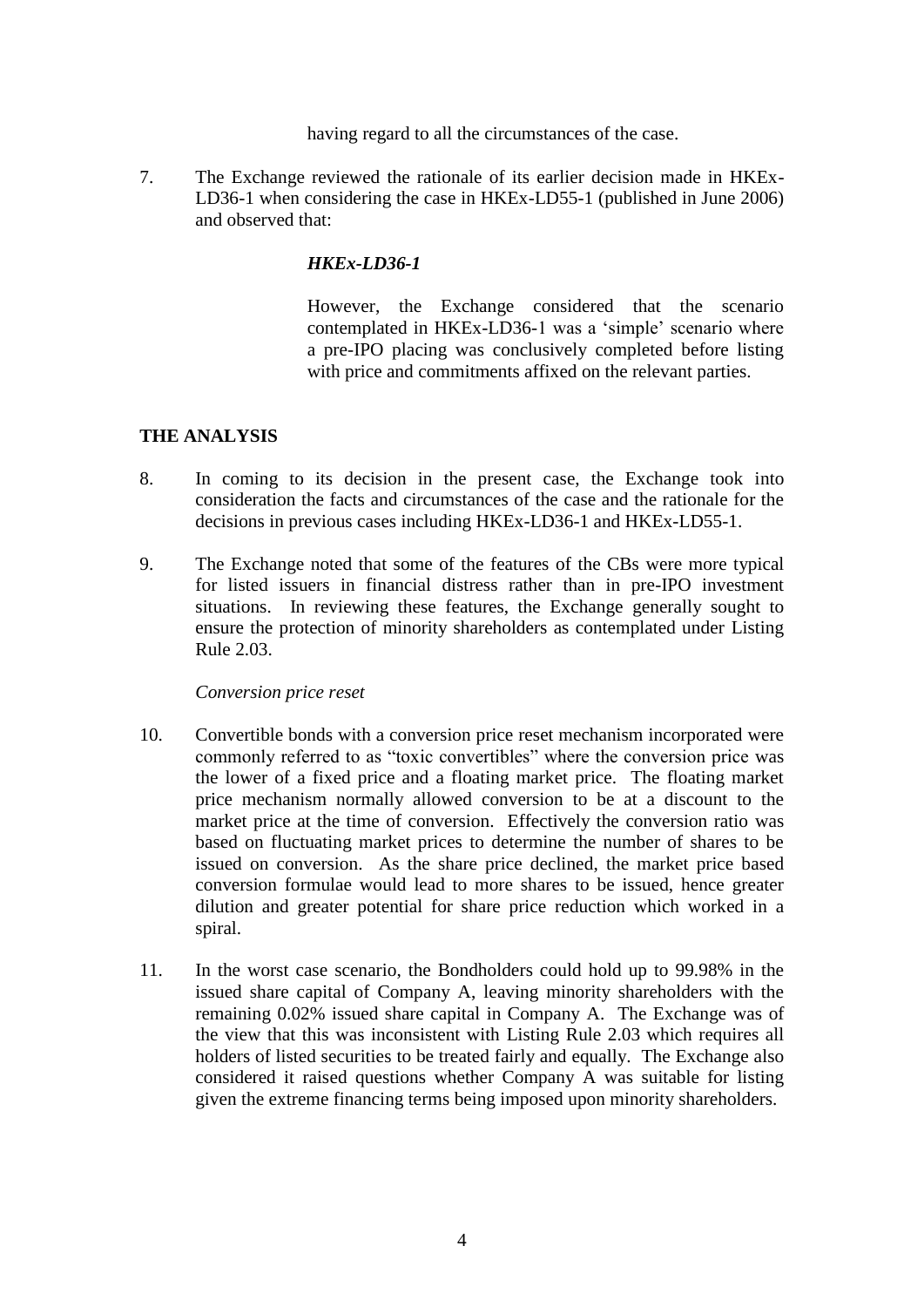12. The Exchange determined that the terms giving rise to the "toxic" feature of the CBs should be removed given that it was considered to be in consistent with the principle of Listing Rule 2.03.

## *Conversion price at a discount to the IPO Offer Price*

13. The Exchange noted that the Bondholders invested in Company A approximately five months before the advance booking form<sup>1</sup> was submitted. There was no assurance that Company A's listing would take place. In this respect, the Exchange considered that the Bondholders' investment could be distinguished from the scenario described in Listing Decision HKEx-LD55-1 where in that case, the investment of the pre-IPO investor would be completed after approval in principle by the Listing Committee and shortly before listing.

### *Redemption and early redemption*

14. The Exchange noted the sponsor"s submission that the IRR on the principal amount of the CBs to be redeemed was the compensation and income for the investment and risk undertaken by the Bondholders. The early redemption could be distinguished from the "exit clause" of some precedent cases where the bondholders did not undertake any risk and the investment money was not paid yet. In this case, the monies had been paid to Company A by the Bondholders.

### *Controlling shareholder's guarantee*

15. Having considered the sponsor"s submission and that a separate agreement would be entered into by the controlling shareholder of Company A and the Bondholders as to all the arrangements relating to the controlling shareholder"s guarantee, the Exchange had no comment on the private arrangements between the controlling shareholder and the Bondholders.

## *Public float and disclosures in the Prospectus*

- 16. The Exchange noted that the terms of the CBs were, as a whole, the most aggressive set of terms seen in a new listing applicant even after removing the "toxic" element. Given that those terms of the CBs were not available to all other shareholders, the Exchange determined that any shares issued and to be issued to the Bondholders upon conversion of the CBs should be subject to a lock-up period of six months from the date of listing of Company A and would not be counted as public float during the lock-up period. Company A was also required to state in the Prospectus that it would not issue any shares to the Bondholders if this would result in less than 25% of the issued shares being held in public hands following the conversion.
- 17. The Exchange also determined that the following additional disclosure should be made in the Prospectus:
	- a. to provide a qualitative analysis on the cash flow and cash position in the event of CBs redemption;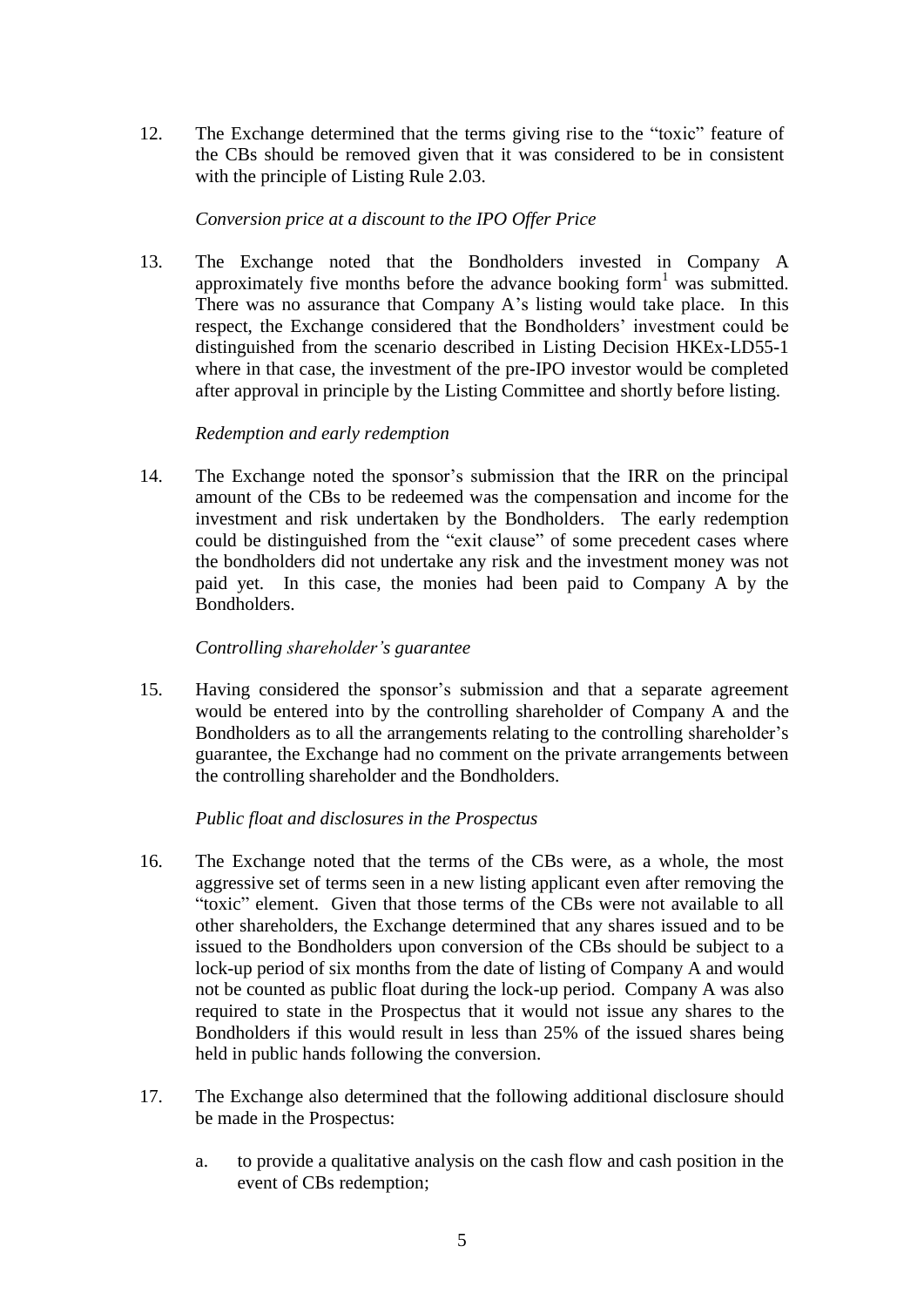- b. to include detailed disclosure on the various terms and impact of the discount and early redemption, including the monetary amount that Company A was required to pay to the Bondholders on the assumption of redemption upon maturity or early redemption, so as to enable the Bondholders to receive the required percentage of IRR;
- c. to include disclosure on the maximum number of shares that would be converted and the corresponding change in shareholding in the Risk Factors section;
- d. to include disclosures on the expected source of cash inflows upon listing; and
- e. to disclose the triggering prevailing share price for conversion at which it would be financially more advantageous for the Bondholders to convert.
- 18. The Exchange also requested that the Prospectus to disclose Company A"s confirmation that it would provide periodic updates in its annual and interim reports. The updates are to include the following information:
	- a. the number of shares that may be issued upon full conversion of the outstanding CBs;
	- b. the dilutive impact on the then issued share capital of Company A and respective shareholdings of the substantial shareholders of Company A;
	- c. the dilutive impact on earnings per share;
	- d. the analysis on the financial and liquidity position of Company A at the relevant point in time, discussing its ability to meet its redemption obligations under the CBs;
	- e. the number of shares that may be issued and the dilutive impact on shareholdings and earnings per share assuming that the Bondholders had elected to have all their interests under the CBs paid in kind; and
	- f. the analysis on the price of the shares of Company A that would result in a situation where, absent other factors which may affect the share price, the Bondholders would be indifferent in whether to convert or redeem the CBs.

## **THE DECISION**

- 19. The Exchange determined that:
	- a. the conversion price reset feature of the CBs should be removed to be consistent with the principles of Listing Rule 2.03;